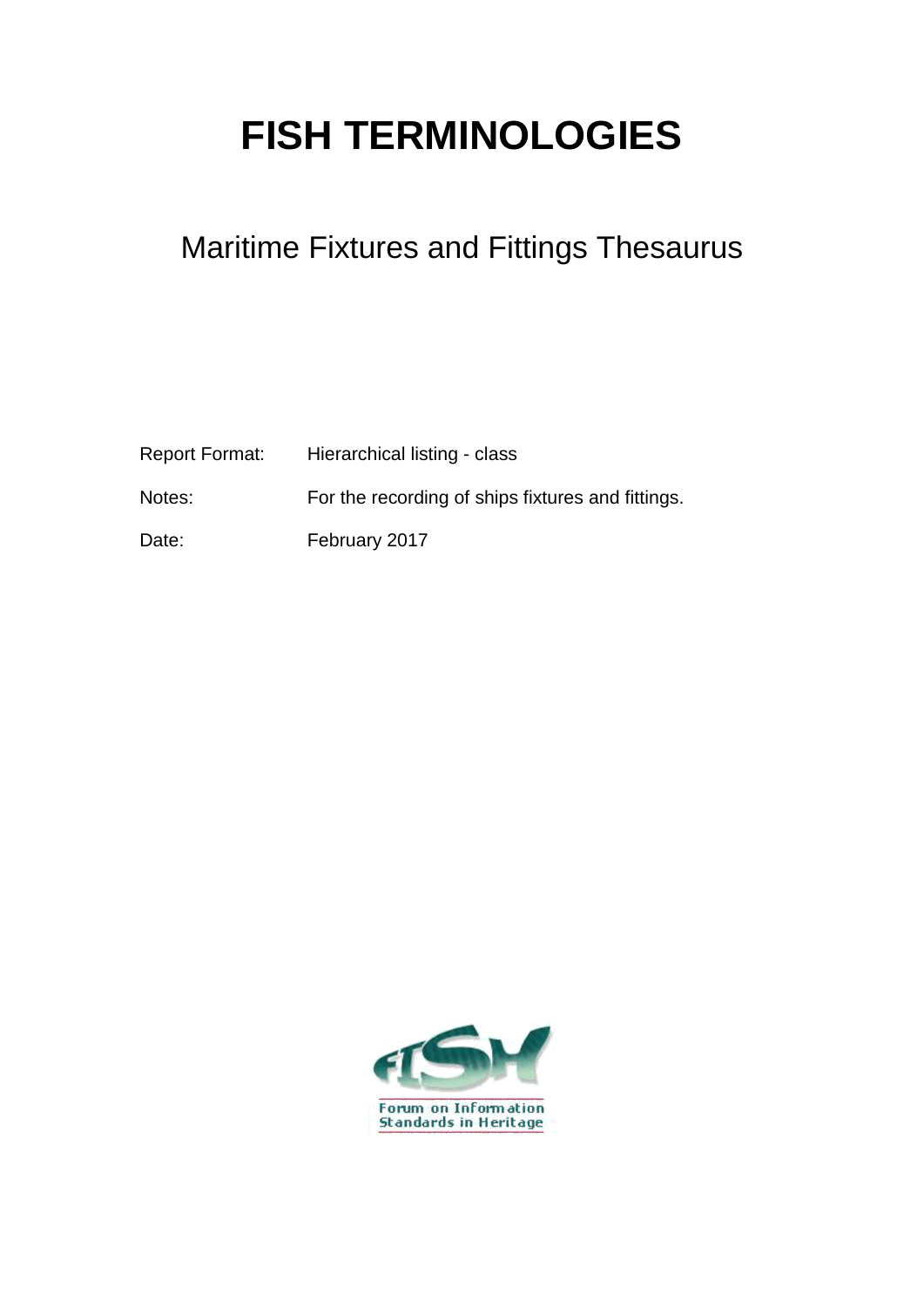ACCESSWAY **ANCHOR ANODE ANTI BOARDING NETTING AWNING** BELAYING GEAR COMMUNICATIONS EQUIPMENT **CORDAGE DOOR ENGINE EXHAUST SYSTEM** ENGINE POWER SOURCE **FLAGSTAFF COMPANION WAY DOORWAY HATCHWAY HINGED DOOR DOORWAY INSPECTIONWAY JACOBS LADDER LADDERWAY SLIDING DOOR DOORWAY ADMIRALTY ANCHOR ADMIRALTY PATTERN ANCHOR CLOSE STOWING ANCHOR KILLICK MUSHROOM ANCHOR PLOUGH ANCHOR STOCKLESS ANCHOR STONE ANCHOR SACRIFICIAL ANODE BELAYING PIN CLEAT AERIAL RADIO TELEGRAPH BOLT ROPE CABLE CRINGLE LANYARD ROBAND ROPE BOW DOOR HINGED DOOR SLIDING DOOR EXHAUST PIPE FUNNEL BATTERY BOILER FURNACE REACTOR BRIDGE TELEGRAPH ENGINE ROOM TELEGRAPH WIRELESS TELEGRAPH DOWNHAUL LINE**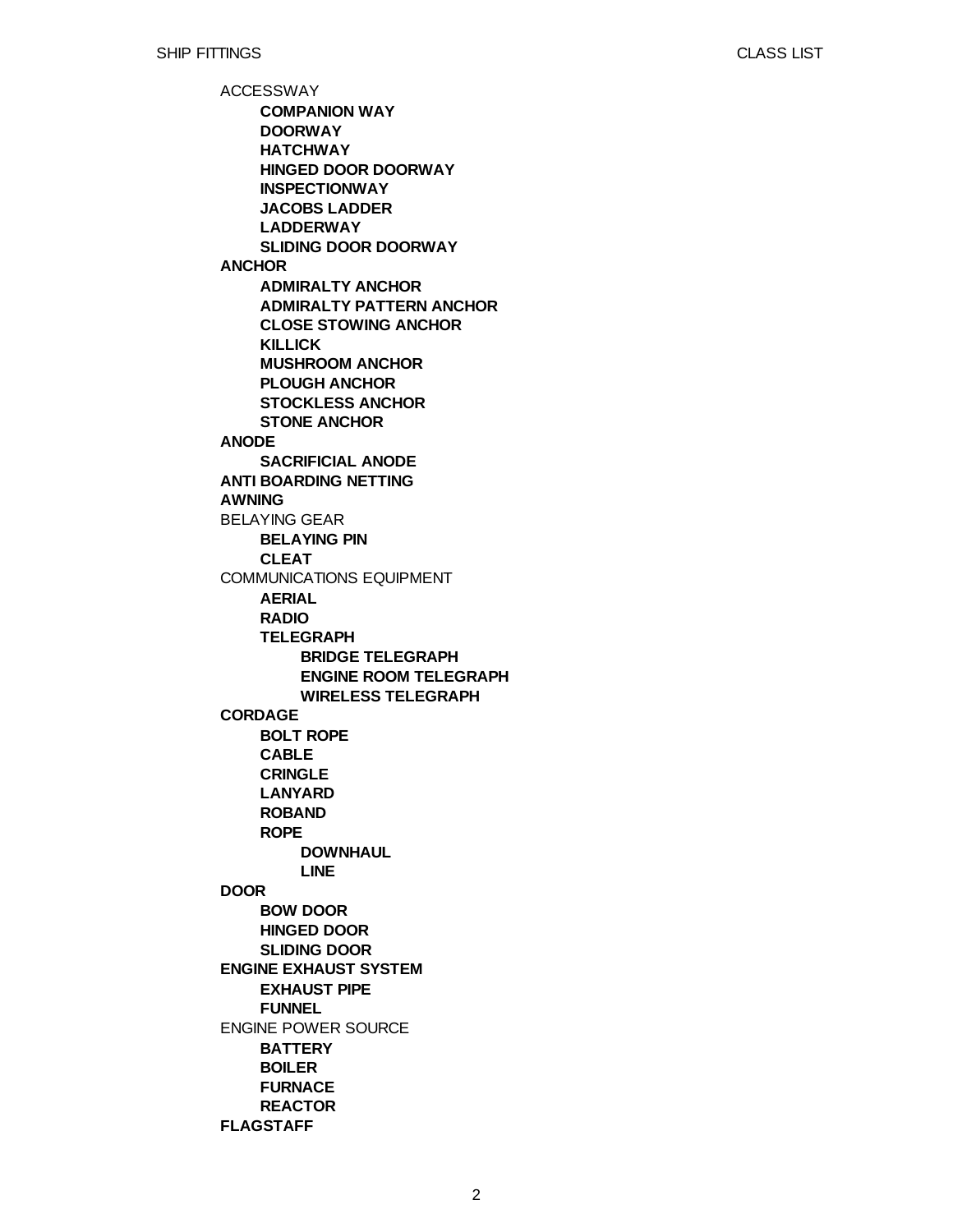**FURNITURE HATCHWAY COVER INSPECTIONWAY COVER LIFE SAVING EQUIPMENT LIFTING GEAR LIGHTING ENSIGN STAFF JACK STAFF BED BENCH CAULDRON CHAIR OVEN STOOL TABLE HATCHWAY GRATING HATCHWAY TARPAULIN LIFEBOAT LIFEBUOY LIFEJACKET LIFERAFT CAPSTAN DAVIT DERRICK WINCH WINDLASS LAMP LANTERN NAVIGATION LIGHT BUNK HAMMOCK BACKREST BENCH OVEN EXHAUST SYSTEM TRESTLE TABLE FORE JEER CAPSTAN MAIN JEER CAPSTAN ANCHOR DAVIT BOAT DAVIT CAT DAVIT FISH DAVIT BULKHEAD LAMP DECKHEAD LAMP DECKLIGHT LAMP HANDHELD LAMP STERN LIGHT LAMP STORM LAMP STERN LIGHT LANTERN PORT LIGHT STARBOARD LIGHT STERN LIGHT OVEN CHIMNEY STERN LIGHT LAMP STERN LIGHT LANTERN**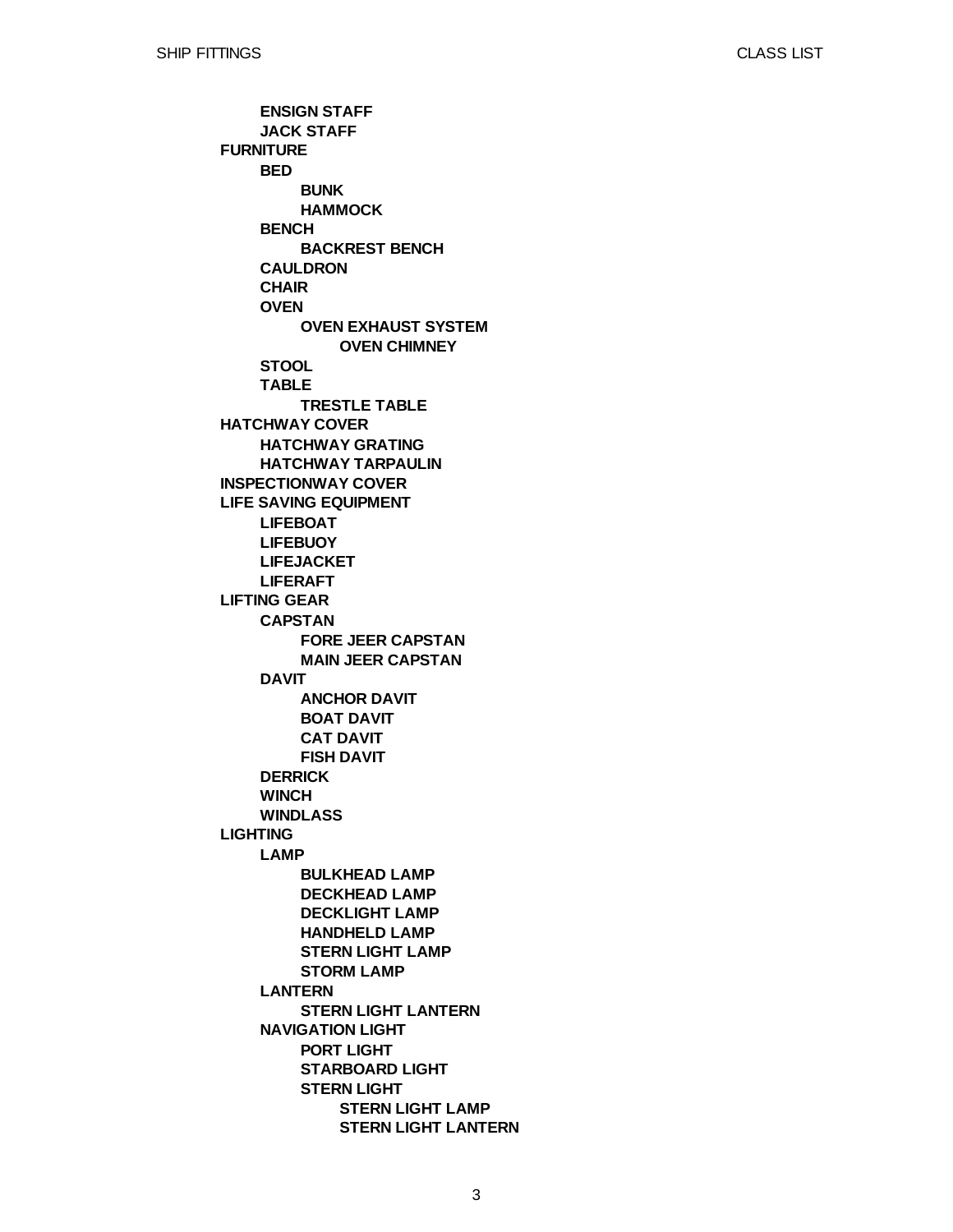CLASS LIST

**MOORING GEAR ORDNANCE FIXTURE** ORNAMENTS AND MOULDINGS **OVEN HOUSING PILOTING EQUIPMENT PORTHOLE LID** PROPULSION SYSTEM **FENDER HAWSE HOLE HAWSE PIPE GUN PORT GUN PORT LID TORPEDO TUBE TORPEDO TUBE PORT TORPEDO TUBE SHUTTER BADGE DECORATION ESCUTCHEON BRICK OVEN HOUSING METAL OVEN HOUSING BINNACLE COMPASS PERISCOPE RADAR SONAR DEADLIGHT** MANUAL PROPULSION SYSTEM MECHANICAL PROPULSION SYSTEM **BOW DECORATION STERN DECORATION CAST METAL OVEN HOUSING PLATE METAL OVEN HOUSING GYRO COMPASS MAGNETIC COMPASS OAR OAR PIVOT PADDLE ENGINE PADDLE WHEEL BILLET HEAD FIDDLEHEAD FIGUREHEAD OARLOCK ROWLOCK THOLE PIN DOUBLE BLADED PADDLE SINGLE BLADED PADDLE INTERNAL COMBUSTION ENGINE RECIPROCATING ENGINE TURBINE ENGINE SIDE PADDLE WHEEL COMPOUND RECIPROCATING ENGINE QUADRUPLE RECIPROCATING ENGINE TRIPLE RECIPROCATING ENGINE**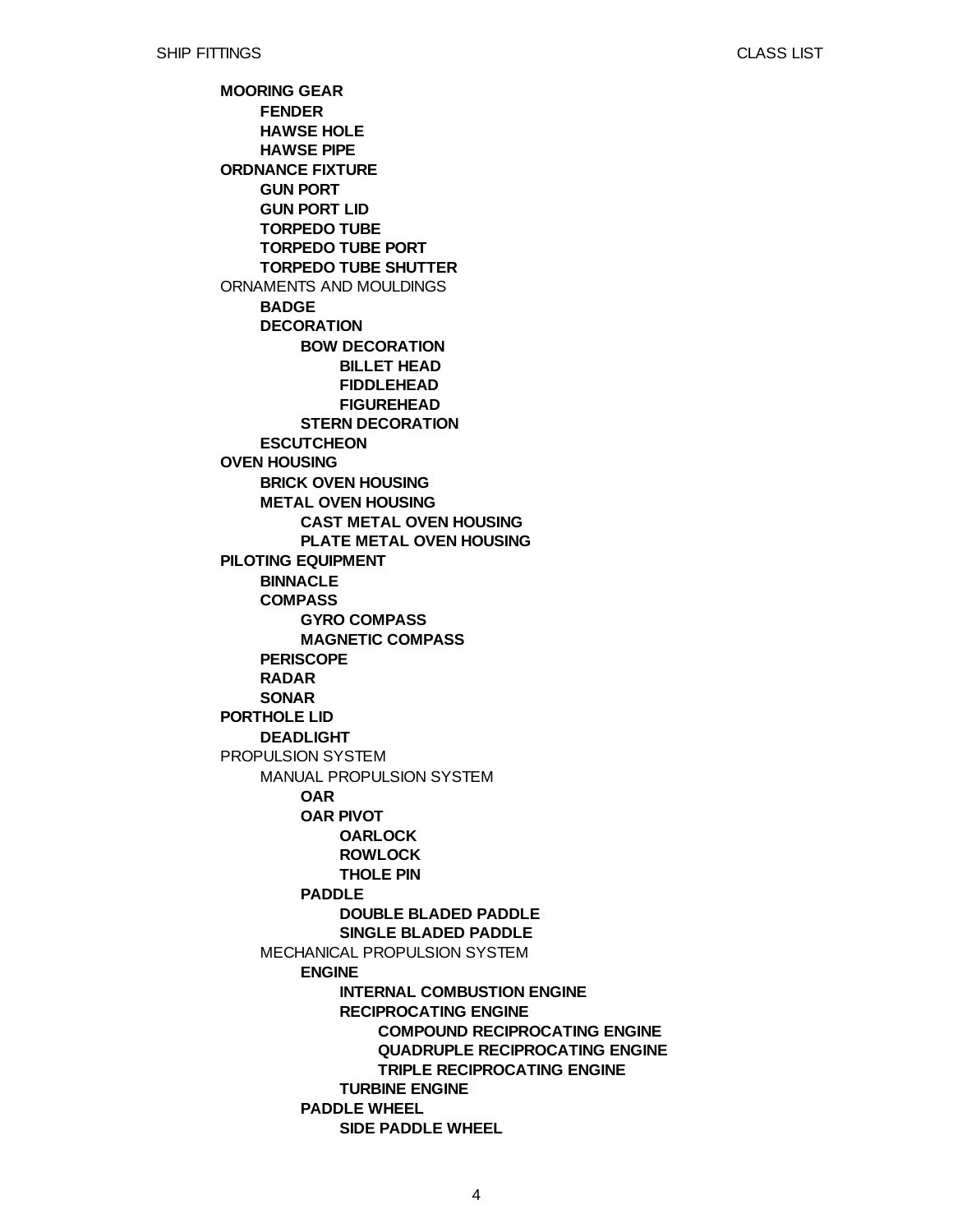CLASS LIST

WIND ASSISTED PROPULSION SYSTEM **PADDLE WHEEL HOUSING PADDLE WHEEL SHAFT PROPELLER PROPELLER HOUSING PROPELLER SHAFT** SAILS AND RIGGING **STERN PADDLE WHEEL SPONSON BOW THRUSTER UNIT FOUR BLADED PROPELLER THREE BLADED PROPELLER TWO BLADED PROPELLER KORT NOZZLE RIGGING RATLINE** RUNNING RIGGING STANDING RIGGING **BOWLINE BRACE BUNTLINE CLUE LINE HALYARD HORSE JEER LEECH LINE LIFT SHEET SLAB LINE** ATHWARTSHIPS SUPPORT LONGITUDINAL SUPPORT **FLEMISH HORSE CENTRE LINE LIFT SIDE LIFT SHROUD STAY FUTTOCK SHROUD TOPGALLANT SHROUD TOPMAST SHROUD BACKSTAY MAINSTAY FORE FUTTOCK SHROUD MAIN FUTTOCK SHROUD MIZZEN FUTTOCK SHROUD FORE TOPGALLANT SHROUD MAIN TOPGALLANT SHROUD MIZZEN TOPGALLANT SHROUD FORE TOPMAST SHROUD MAIN TOPMAST SHROUD MIZZEN TOPMAST SHROUD MAIN ROYAL STAY**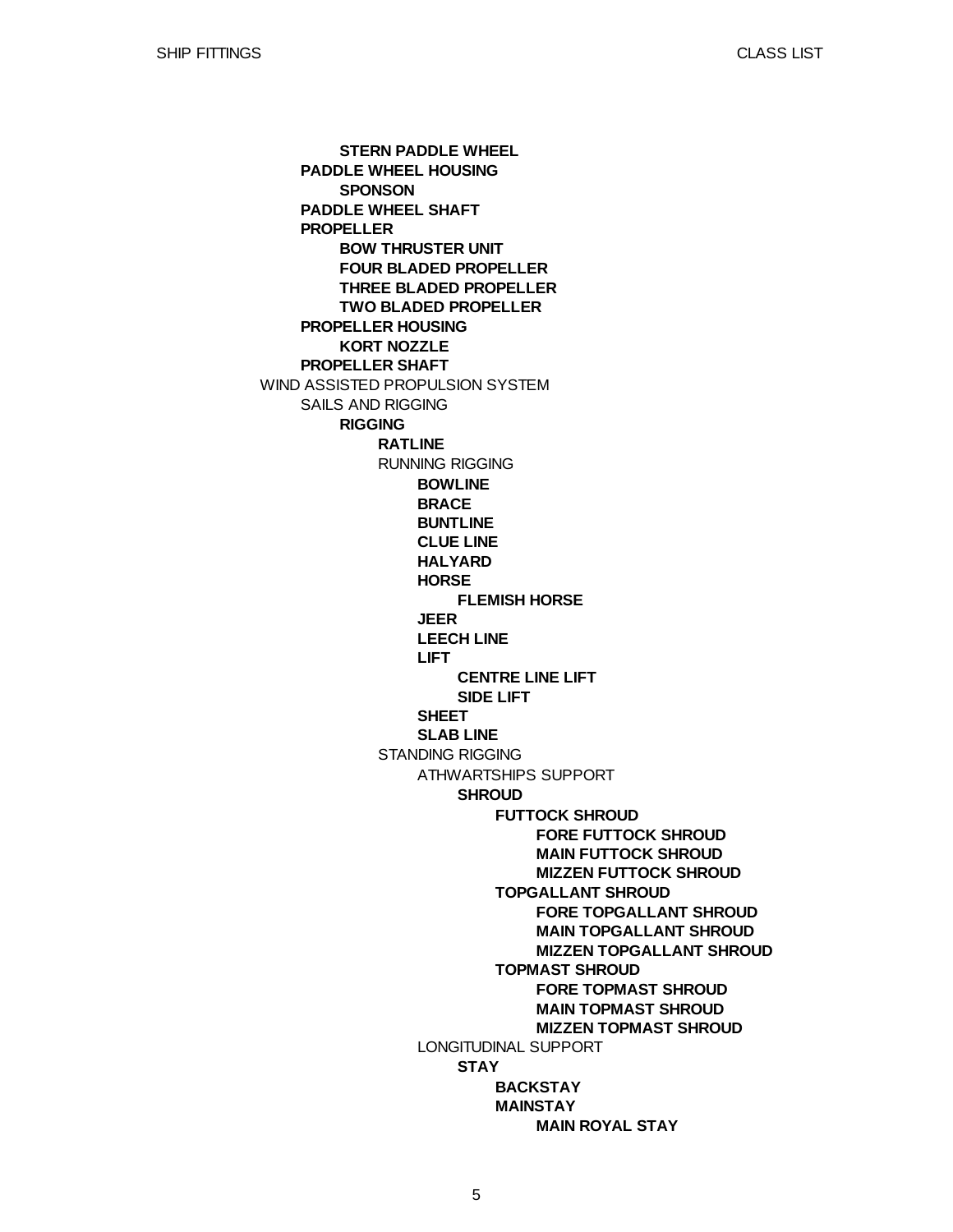**SAIL** FORE AND AFT SAIL SQUARE SAIL **BONAVENTURE GAFF COURSE GAFF MAINSAIL GAFF TOPSAIL JIB LATEEN SAIL LUGSAIL SPANKER SPENCER SPINNAKER SPRITSAIL (FORE AND AFT) STAYSAIL COURSE** LOWER TOPSAIL **BONAVENTURE GAFF TOPSAIL FORE GAFF TOPSAIL MAIN GAFF TOPSAIL MIZZEN GAFF TOPSAIL FLYING JIB INNER JIB OUTER JIB FORE STAYSAIL FORE TOPMAST STAYSAIL MAIN ROYAL STAYSAIL MAIN TOPMAST STAYSAIL MIZZEN TOPGALLANT STAYSAIL MIZZEN TOPMAST STAYSAIL BONAVENTURE COURSE FORE COURSE MAIN COURSE MIZZEN COURSE SPRIT COURSE BONAVENTURE LOWER TOPSAIL FORE LOWER TOPSAIL MAIN LOWER TOPSAIL BONAVENTURE LATEEN COURSE FORE GAFF COURSE FORE LATEEN COURSE MAIN GAFF COURSE MAIN LATEEN COURSE MIZZEN GAFF COURSE MIZZEN LATEEN COURSE MAIN TOPGALLANT STAY MAIN TOPMAST STAY**

6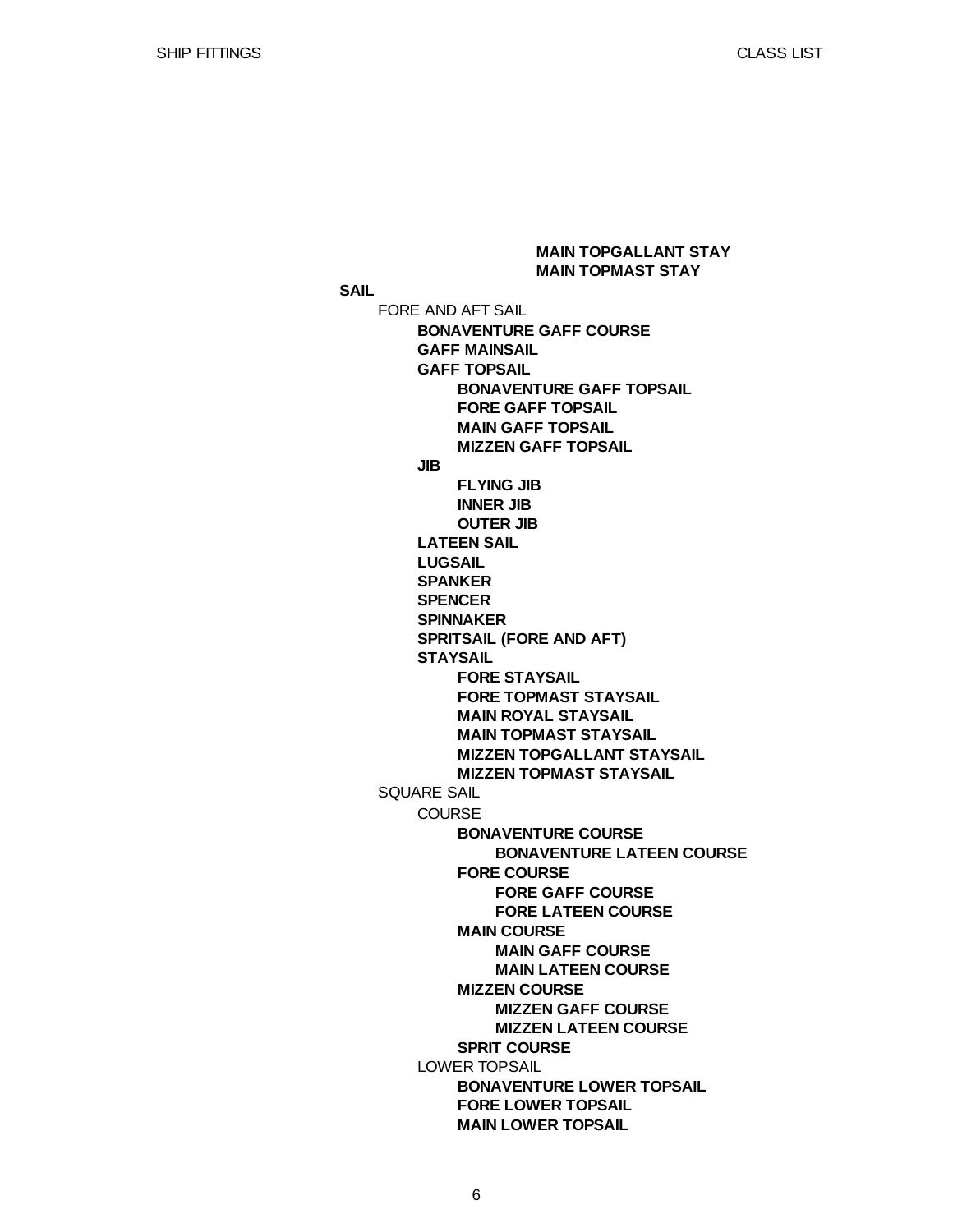**PUMP PARTNER PUMPING GEAR** RIGGING FITTINGS **PUMP SCUPPER SCUPPER PIPE BLOCK CHAIN PUMP DIAPHRAGM PUMP PISTON PUMP DEADEYE DOUBLE BLOCK FIDDLE BLOCK JEWEL BLOCK LEAD BLOCK QUADRUPLE BLOCK SHOE BLOCK SHOULDER BLOCK SINGLE BLOCK SISTER BLOCK** ROYAL **SKYSAIL SPRITSAIL (SQUARE) STUDDINGSAIL** TOPGALLANT UPPER TOPSAIL **MIZZEN LOWER TOPSAIL BONAVENTURE ROYAL FORE ROYAL MAIN ROYAL MIZZEN ROYAL FORE SKYSAIL MAIN SKYSAIL MIZZEN SKYSAIL FORE ROYAL STUDDINGSAIL FORE TOPGALLANT STUDDINGSAIL FORE TOPMAST STUDDINGSAIL LOWER STUDDINGSAIL MAIN ROYAL STUDDINGSAIL MAIN TOPGALLANT STUDDINGSAIL MAIN TOPMAST STUDDINGSAIL FORE TOPGALLANT MAIN TOPGALLANT MIZZEN TOPGALLANT BONAVENTURE UPPER TOPSAIL FORE UPPER TOPSAIL MAIN UPPER TOPSAIL MIZZEN UPPER TOPSAIL**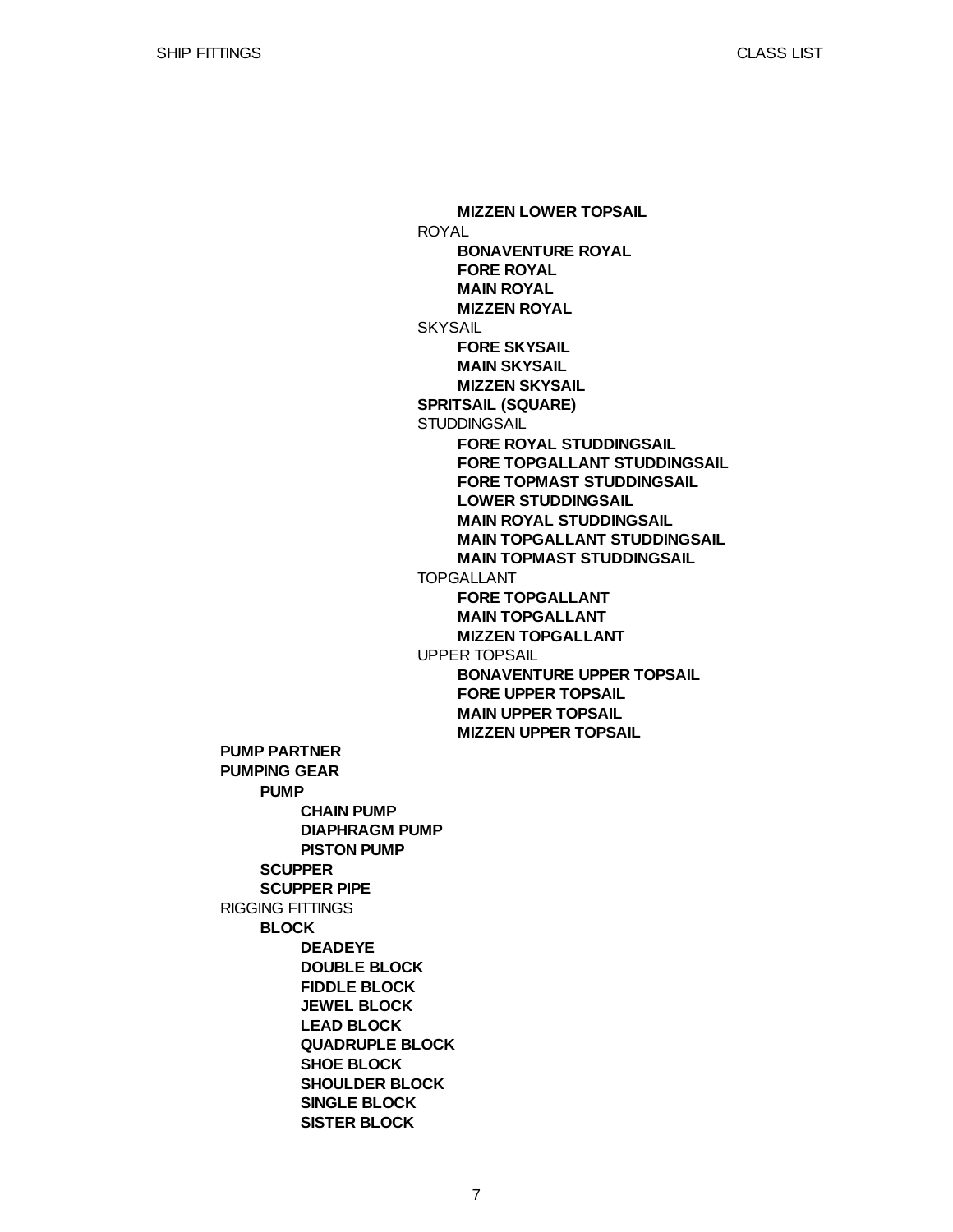SANITATION FIXTURES **SHEAVE** SHIPS BOAT **SIGNALLING EQUIPMENT** STABILIZING FITTINGS **STEERING GEAR FAIRLEAD FASTENER PARREL THIMBLE HEADS TOILET LAUNCH LONGBOAT BELFRY BELL FLAG FLARE FOGHORN SIGNALLING LAMP SIGNALLING PISTOL BALLAST CENTREBOARD DAGGERBOARD KEEL LEEBOARD OUTRIGGER STABILIZER HYDROPLANE RUDDER SNATCH BLOCK TRIPLE BLOCK CHAIN PLATE EYE BOLT TURNBUCKLE PARREL ASSEMBLAGE PARREL BALL PARREL RIB CODE FLAG ENSIGN JACK PENNANT SEMAPHORE FLAG ALDIS LAMP VERY PISTOL BILGE KEEL BOX KEEL FALSE KEEL OUTRIGGER FLOAT RUDDER GUDGEON RUDDER PINTLE CODE PENNANT**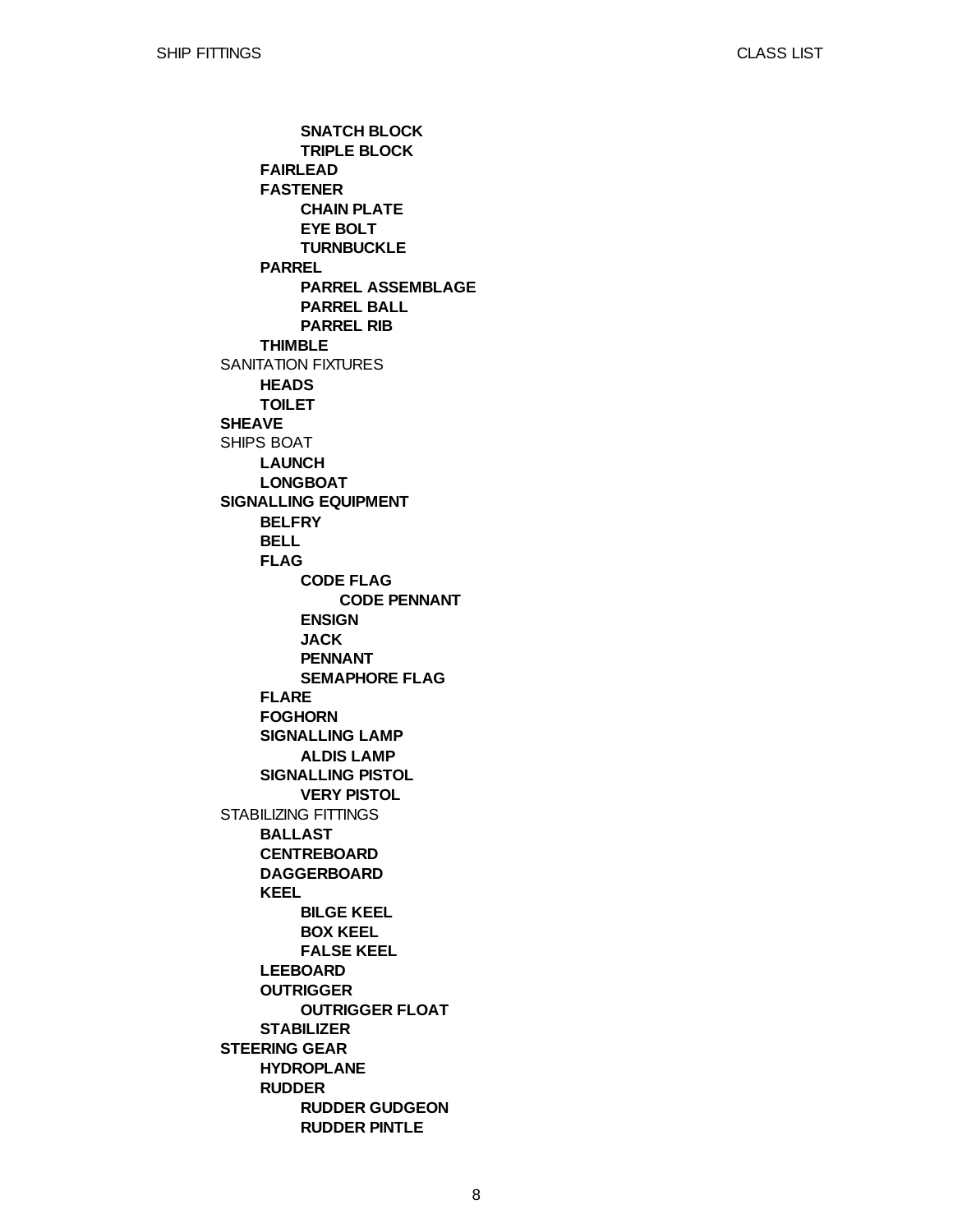VENTILATION FITTINGS **WALKWAY SUPPORT** WATERPROOFING FITTINGS **WINCH COVER WINDOW STEERING OAR SWEEP TILLER WHEEL WHIPSTAFF VENTILATION COWL VENTILATION DUCT VENTILATION HATCH VENTILATION HATCH COVER VENTILATION HATCH GRATING CAULKING COVERING BOARD PATCH SEAM COVERING PIECE TARRED FLANNEL TINGLE SKYLIGHT HAIR OAKUM**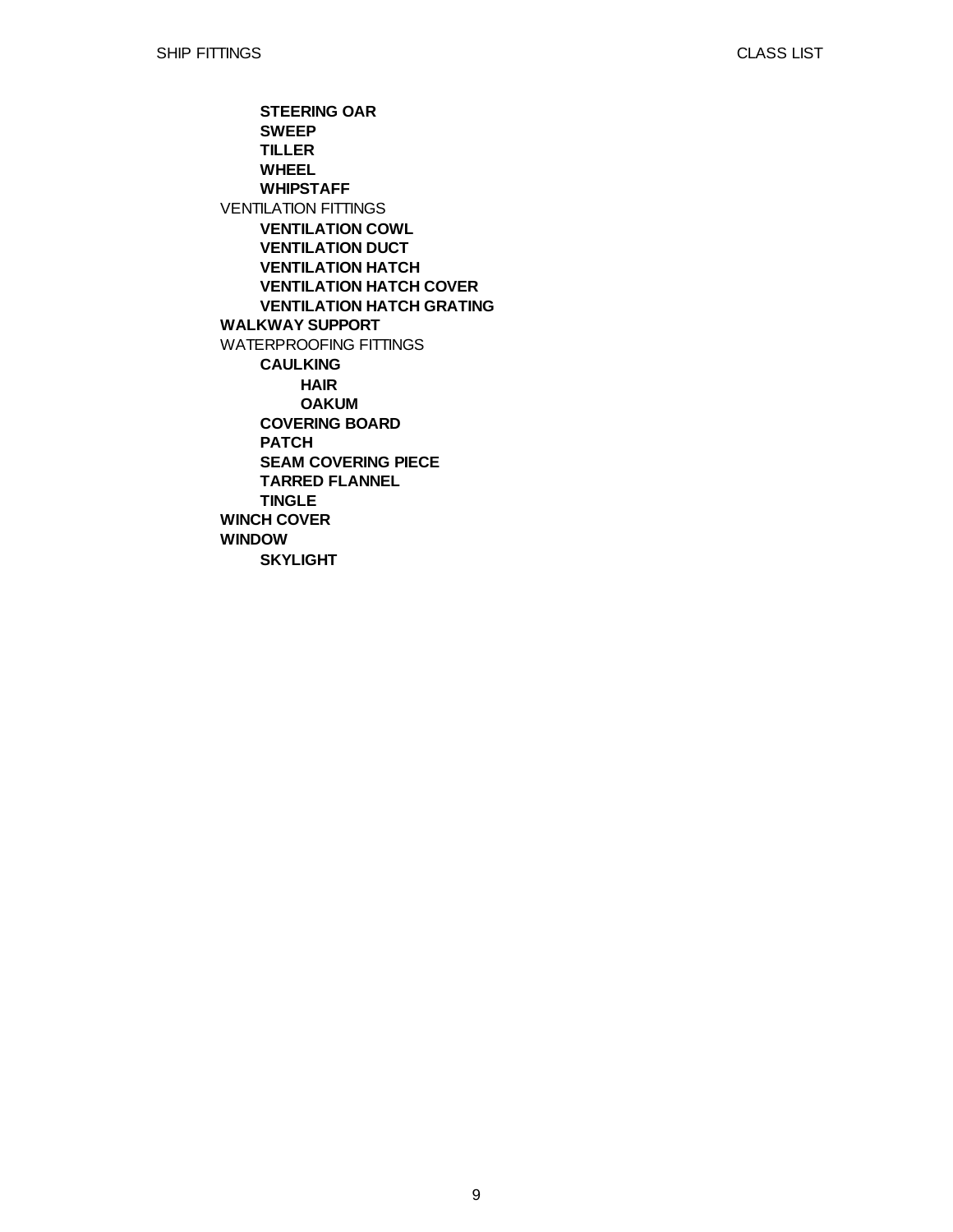**BITT PIN BRACKET KNEE PLATE BRIDGE BULKHEAD CROSS PIECE** DECKS AND COMPARTMENTS **FASTENINGS DOCKING BRIDGE NAVIGATION BRIDGE PARTITIONING COMPARTMENT DECK BOLT GAMMONING HINGE JOINT LUG NAIL NUT RIVET ROVE SCREW SPIKE PLANKED PARTITIONING PLATED PARTITIONING GALLEY AFTERCASTLE DECK BOWCASTLE DECK LOWER DECK MAIN DECK MIDDLE DECK ORLOP DECK POOP DECK QUARTER DECK STERNCASTLE DECK UPPER DECK CLENCHED BOLT HEXAGONAL HEAD BOLT PAN HEAD BOLT ROUND HEAD BOLT SQUARE HEAD BOLT BUTT JOINT HALVING JOINT HOUSED JOINT MORTISE NOTCHED JOINT SCARF JOINT TENON CLENCHED NAIL FLAT HEAD SCREW RAISED HEAD SCREW ROUND HEAD SCREW CLENCHED SPIKE DOWELLED BUTT JOINT**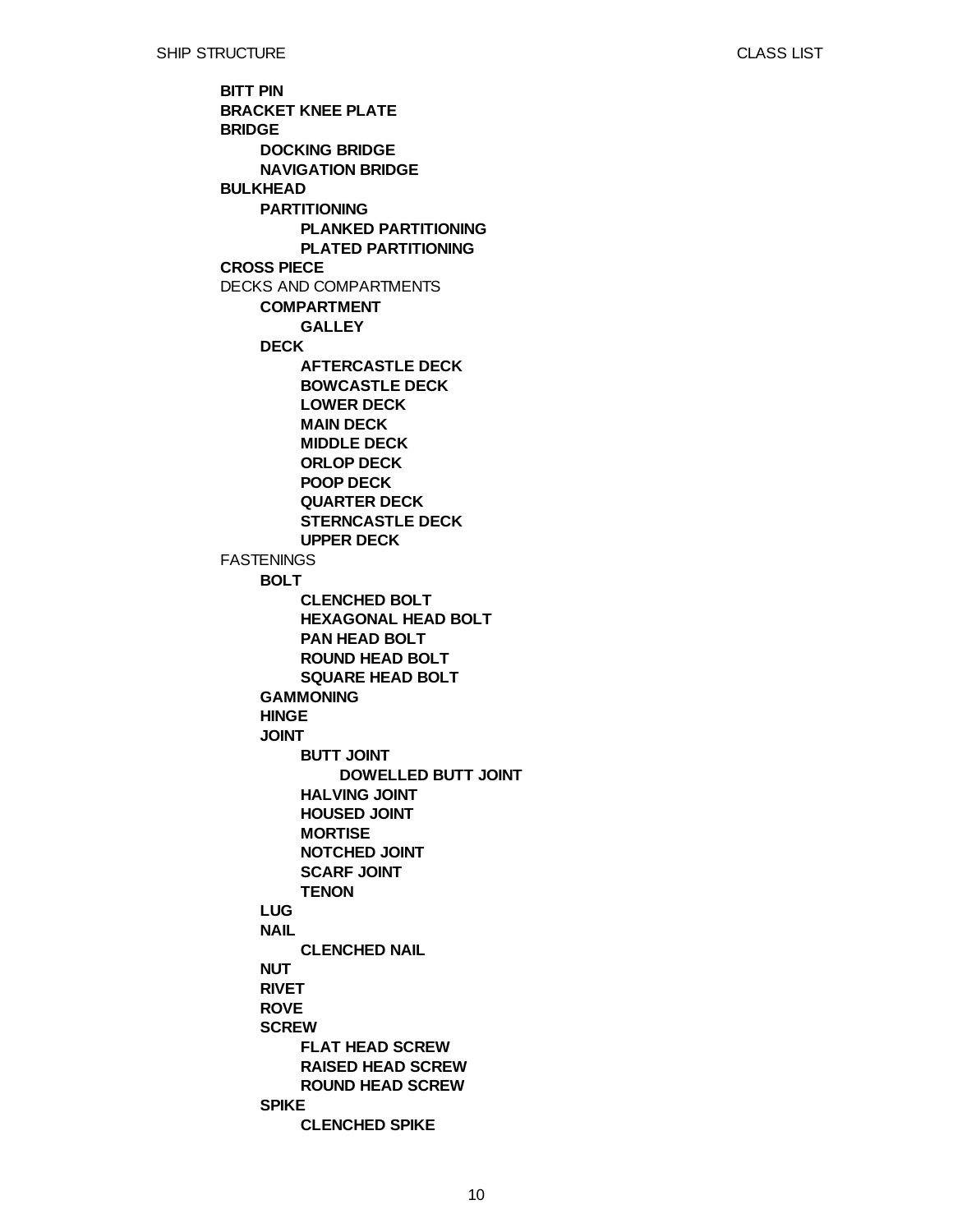FRAMING COMPONENTS **STAPLE STITCHING TREENAIL WELD APRON (MARITIME) BEAM (MARITIME) CARLING DEADWOOD DECK BEAM BRACE DECK CLAMP FOREFOOT FRAME FRAME BUTT CHOCK FRAME CROSS CHOCK FUTTOCK KEEL KEELSON KNEE WEDGED TREENAIL LOWER APRON PIECE UPPER APRON PIECE CROSS BEAM DECK BEAM FORKED BEAM SILL BEAM CANT FRAME EXTERNAL FRAME FILLING FRAME FLOOR TIMBER WEB FRAME FIRST FUTTOCK FOURTH FUTTOCK SECOND FUTTOCK THIRD FUTTOCK BILGE KEEL BOX KEEL FALSE KEEL BOX KEELSON PLATE KEELSON SISTER KEELSON APRON KNEE HANGING KNEE KNEE OF THE HEAD LODGING KNEE RISING KNEE CATHEAD SUPPORTER HANGING BRACKET BREASTHOOK HAWSEHOOK CRUTCH RISING BRACKET SLEEPER**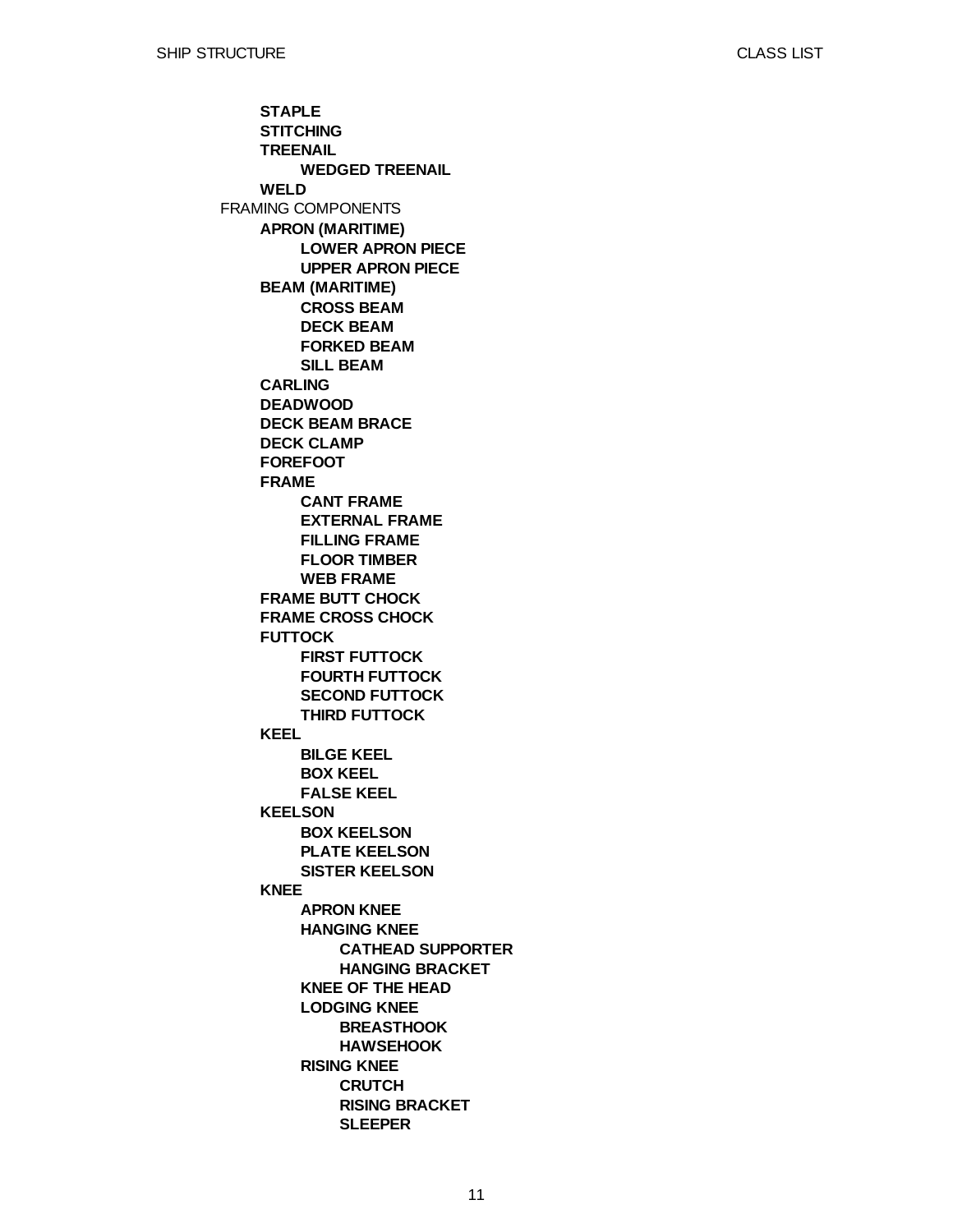HATCHES AND PORTS **HULL RIDER STEMPOST STERNPOST THWART TRANSOM HATCH SCUTTLE ARMOURED HULL PLANKED HULL STERN KNEE TRANSOM KNEE BREADTH RIDER FIRST FUTTOCK RIDER FLOOR RIDER SECOND FUTTOCK RIDER TOP RIDER STEM FALSE STERNPOST INNER STERNPOST DECK TRANSOM FILLING TRANSOM MAIN TRANSOM WING TRANSOM BOOBY HATCH VENTILATION HATCH HULL PLANK STANDARD LOWER STEM PIECE STEM BAR UPPER STEM PIECE INNER HULL PLANK OUTER HULL PLANK CEILING PLANK INNER HULL SHORT PLANK LIMBER BOARD LIMBER BOARD SPIRKETING SPIRKETING THICKSTUFF WATERWAY WATERWAY BOTTOM PLANK CARVEL PLANK CLINKER PLANK OUTER HULL SHORT PLANK STRAKE DIMINISHING STRAKE GARBOARD STRAKE RUBBING STRAKE**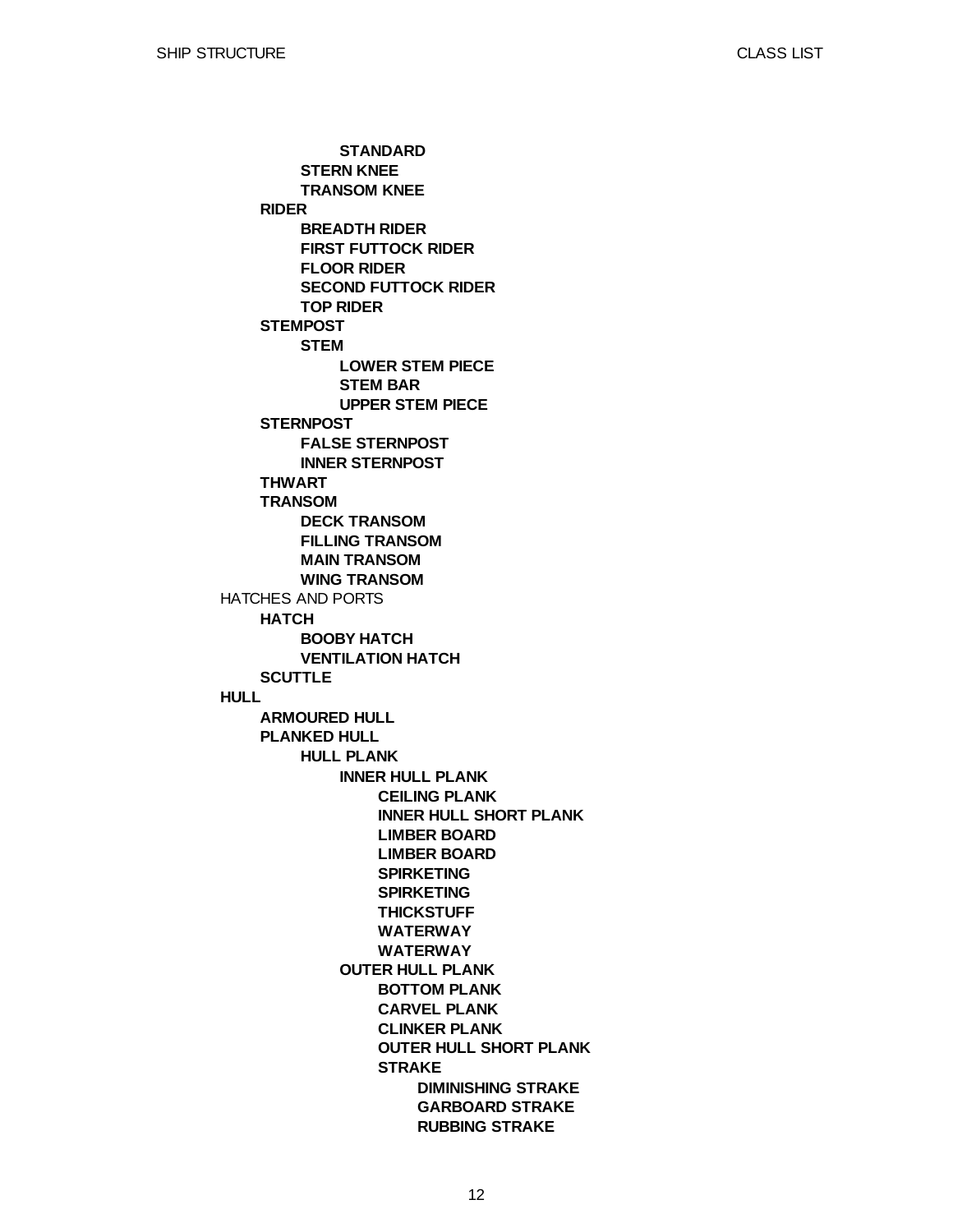MAST FITTING RAILS AND FIXTURES **SKELETON PLATED HULL SHEATHED HULL SKINNED HULL MAST HOLE MAST HOUSE MAST PARTNER MAST STEP MAST STEP BRACE TOP BOW RAIL GUARDRAIL HEAD RAIL LOWER RAIL MAIN RAIL MIDDLE RAIL POOP RAIL QUARTER DECK RAIL RAILING RIGGING RAIL TAFFRAIL WAIST RAIL CATHEAD CHOCK COUNTER FASHION PIECE FASHION PLATE FILLET HULL PLATE METAL HULL SHEATHING WOOD HULL SHEATHING HULL SKIN SPOTTING TOP INNER HULL PLATE OUTER HULL PLATE INNER HULL SKIN OUTER HULL SKIN WALE ANIMAL HIDE SKIN BARK SKIN METAL SKIN PLASTIC SKIN TEXTILE SKIN WOOD SKIN SHEER STRAKE CHAIN WALE MAIN WALE**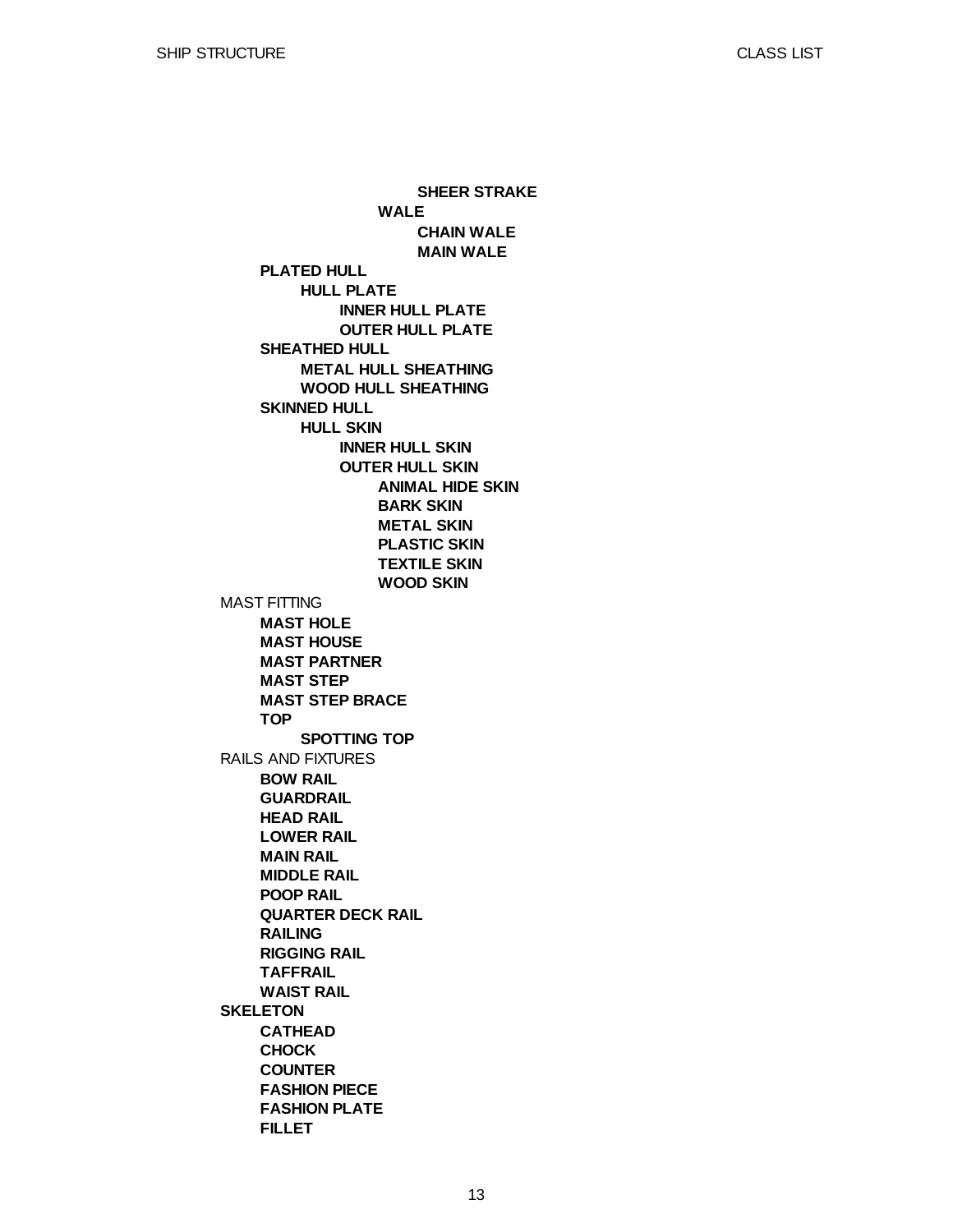**SPAR FILLING PIECE HAWSE PIECE HEAD LEDGE KNIGHTHEAD LEDGE PILLAR PILLAR PLATE RAM RIBAND RIDER BUTT CHOCK RIDER CROSS CHOCK STEMSON STRINGER BOOM GAFF MARTINGALE MAST SPRIT YARD HEAD PLATE HEEL PLATE JIB BOOM OUTRIGGER BOOM BONAVENTURE GAFF FORE GAFF MAIN GAFF MIZZEN GAFF BONAVENTURE MAST FORE MAST MAIN MAST MIZZEN MAST RADAR MAST RADIO MAST SPENCER MAST BOWSPRIT BONAVENTURE YARD FLYING JIB BOOM FORE ROYAL MAST FORE SKYSAIL MAST FORE TOPGALLANT MAST FORE TOPMAST MAIN ROYAL MAST MAIN SKYSAIL MAST MAIN SPENCER MAST MAIN TOPGALLANT MAST MAIN TOPMAST MIZZEN ROYAL MAST MIZZEN SKYSAIL MAST MIZZEN TOPGALLANT MAST MIZZEN TOPMAST BONAVENTURE TOP YARD BONAVENTURE TOPGALLANT YARD**